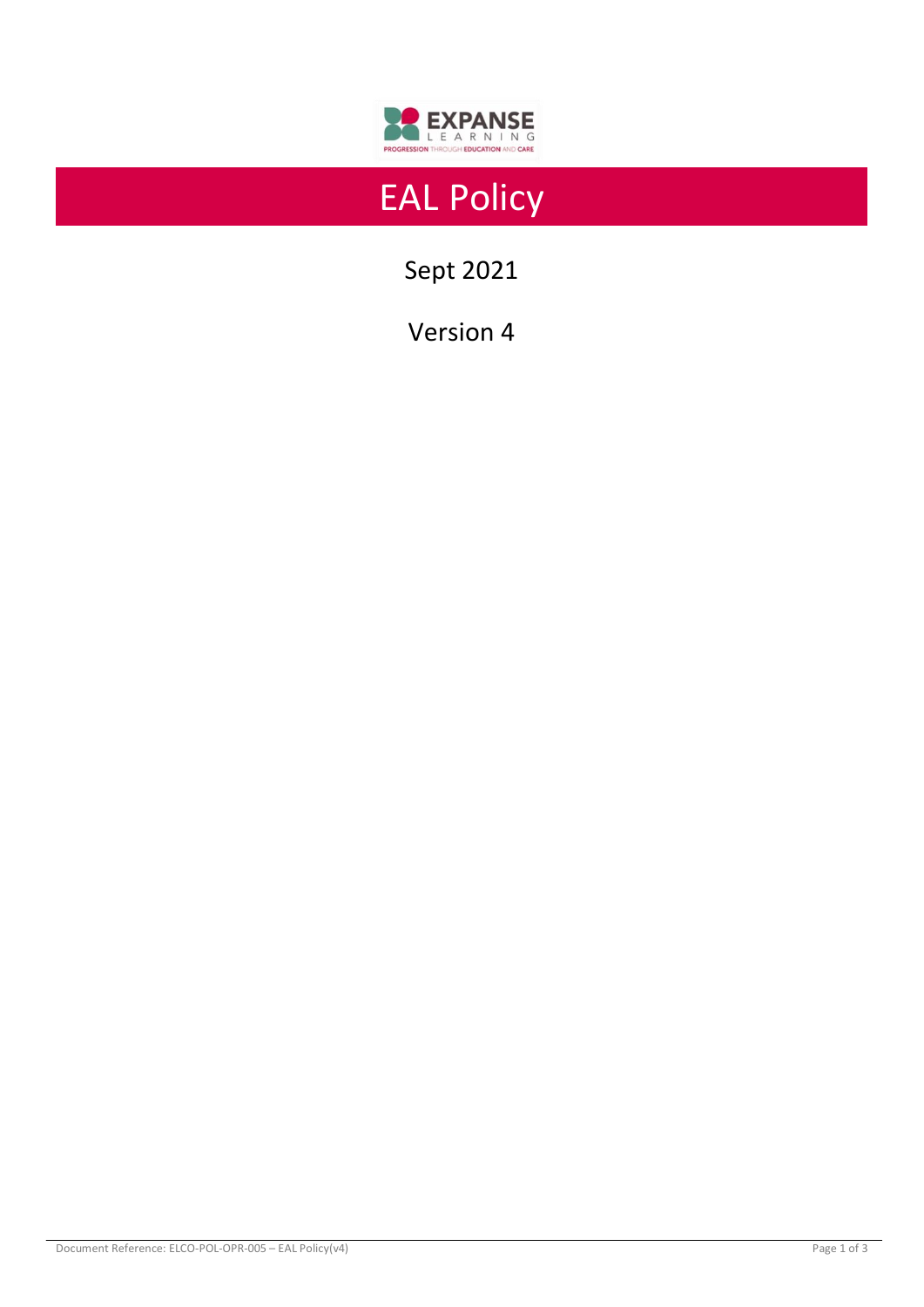# **1. Scope**

This policy applies to all staff at Expanse Learning College (Hereafter referred to as the College).

#### **2. Introduction**

The term EAL is used when referring to students where the mother language at home is not English. This policy sets out the College's aims, objectives and strategies with regard to meeting the needs and celebrating the skills of EAL students and helping them to achieve the highest possible standards.

#### **3. Aim**

The aim of this policy is to ensure that we meet the full range of needs of those students who are learning English as an additional language. This is in line with the requirements of the Race Relations Act 1976. To welcome and value the cultural, linguistic and educational experiences that students with EAL bring to the College. To help EAL students to become confident and fluent in speaking and listening, reading and writing in English in order to be able to fulfil their academic potential. To encourage and enable parental support in improving student's attainment. To be able to assess the skills and needs of students with EAL and to give appropriate provision throughout the College. To monitor students' progress systematically and use the data in decisions about classroom management and curriculum planning and to maintain students' self-esteem and confidence by acknowledging and giving status to their skills in their own languages.

## **4. Strategies**

## **College/class ethos**

- $\circ$  Classrooms need to be socially and intellectually inclusive, valuing cultural differences and fostering a range of individual identities
- o Recognise the student's mother tongue; boost the student's self-esteem. Remember, he/she has the potential to become a bi-lingual adult
- o Identify the student's strengths and encouraging them to transfer their knowledge, skills and understanding of one language to another
- $\circ$  Recognise that students with English as an additional language will need more time to process and answer both orally and in written format.
- o Extra time and support in exams will be awarded if appropriate
- $\circ$  Providing and targeting appropriate reading materials that highlight different ways in which English may be used
- o Allow students to use their mother tongue to explore concepts
- o Give newly arrived students time to absorb English
- o Ensure that EAL students hear good models of English
- o Use collaborative learning techniques
- o Ensure that vocabulary work covers the technical and everyday meaning of key words, metaphors and idioms
- o Explain how speaking and writing in English are structured for different purposes across a range of subjects
- o Ensure that there are effective opportunities for talking, and that talking is used to support writing

#### **Assessment**

- $\circ$  College Registration form identifies students where English is their second language
- o We carry out on-going recording of attainment and progress in line with agreed College procedures.

#### **Access and support**

All students will follow the College curriculum. The College will provide texts and resources that suit the students' ages and levels of learning. Where appropriate, EAL students will be supported by a Teaching Assistant in the classroom to enable the student to complete tasks with understanding.

# **Responsibilities**

#### **College Management Team ensure that:**

- o They obtain, collate and distribute information on new students with EAL to the team: Language(s) spoken at home; previous College, information on level of English studied/used
- o All staff involved in teaching EAL learners liaise regularly
- o Parents and staff are aware of the College's policy on students with EAL
- o Relevant information on students with EAL reaches all staff
- o Training in planning, teaching and assessing of EAL learners is available to staff
- o Give guidance and support to set targets and plan appropriate work.